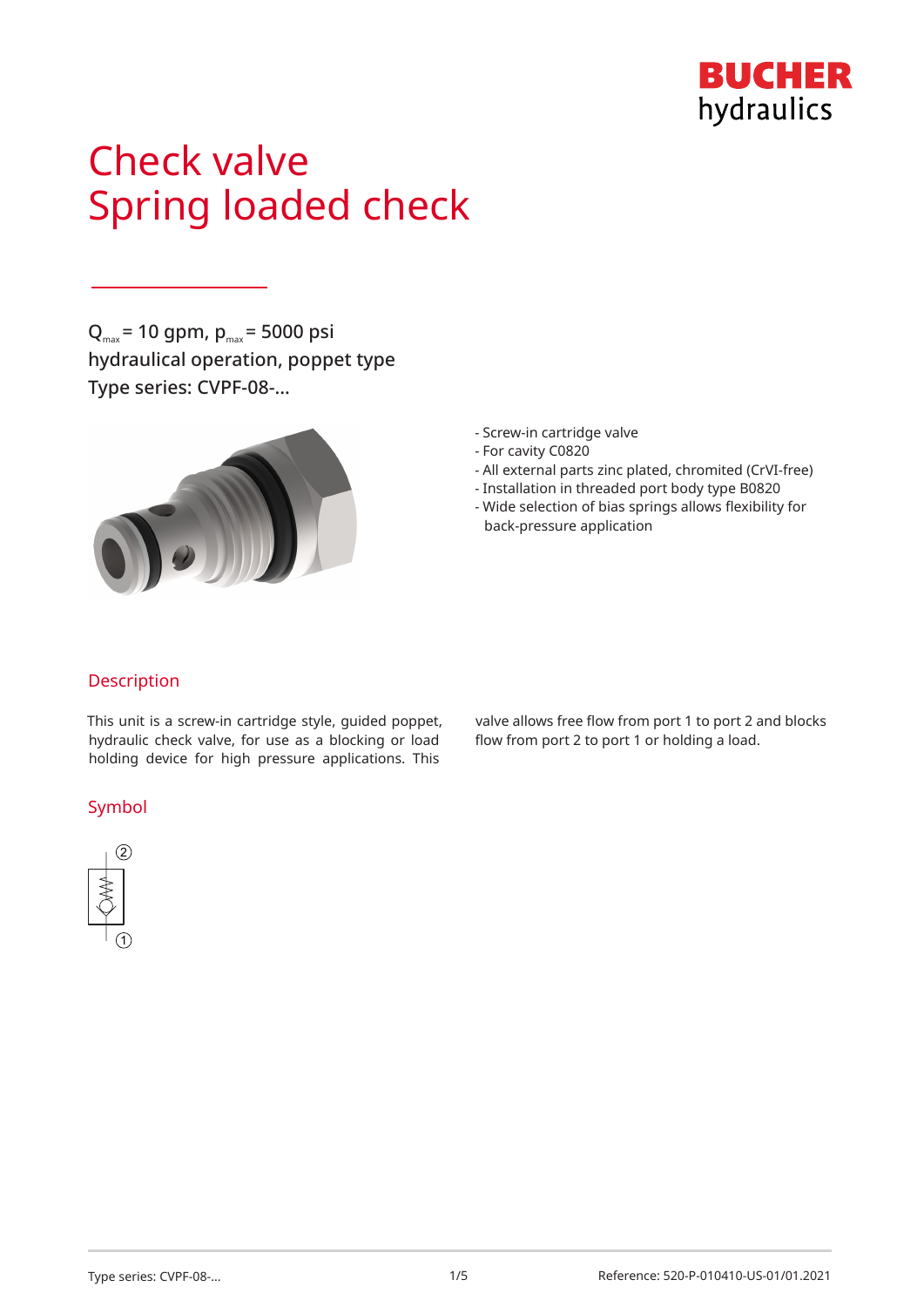

# Technical data

| <b>General Characteristics</b> | Description, value, unit                              |
|--------------------------------|-------------------------------------------------------|
| Function group                 | Check valve                                           |
| Function                       | Spring loaded check                                   |
| Design                         | Screw-in cartridge valve                              |
| Controls                       | hydraulical operation                                 |
| Characteristic                 | poppet type                                           |
| Construction size              | SAE 08 / nominal size 5                               |
| Thread size                    | 3/4-16 UNF-2A                                         |
| Mounting attitude              | unrestricted                                          |
| Weight                         | $0.15$ lb                                             |
| Cavity acc. factory standard   | For cavity C0820                                      |
| Tightening torque steel        | $37.5$ ft $\cdot$ lb                                  |
| Tightening torque aluminium    | $27.5$ ft $\cdot$ lb                                  |
| Tightening torque tolerance    | ±5%                                                   |
| Minimum ambient temperature    | $-22 °F$                                              |
| Maximum ambient temperature    | $+248 °F$                                             |
| Surface protection             | All external parts zinc plated, chromited (CrVI-free) |
| Available seal types           | several seal types available, see ordering code       |
| Seal kit order number          | NBR: SKN-0821/ FKM: SKV-0821                          |

| <b>Hydraulic Characteristics</b>                                              | <b>Description, value, unit</b>                                                     |
|-------------------------------------------------------------------------------|-------------------------------------------------------------------------------------|
| Maximum operating pressure                                                    | 5000 psi                                                                            |
| Maximum flow rate                                                             | $10$ qpm                                                                            |
| Flow direction                                                                | see symbol                                                                          |
| Hydraulic fluid                                                               | All general purpose hydraulic fluids such as MIL-H-5606, SAE-<br>#10, SAE-#20, etc. |
| Minimum fluid temperature                                                     | $-13 °F$                                                                            |
| Maximum fluid temperature                                                     | $+176$ °F                                                                           |
| Viscosity range                                                               | 10  500 mm <sup>2</sup> /s (cSt)                                                    |
| Recommended viscosity range                                                   | 15  250 mm <sup>2</sup> /s (cSt)                                                    |
| Minimum fluid cleanliness (cleanlineless class according to ISO<br>4406:1999) | class 18/16/13                                                                      |
| Internal leakage flow rate                                                    | 5 drops/min maximum at 5000 psi                                                     |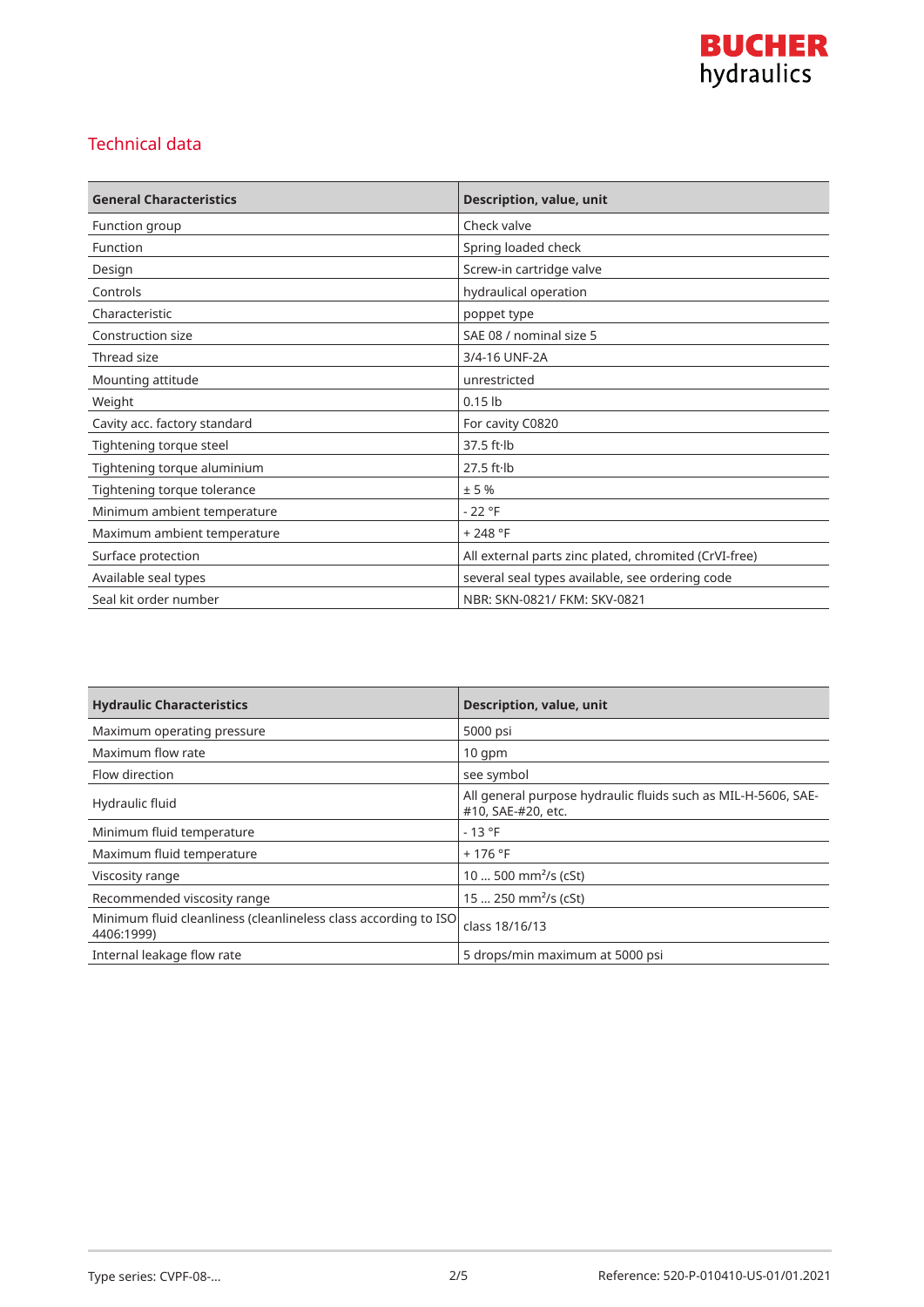

# Performance graphs

measured with oil viscosity 28.5 mm²/s (cSt)

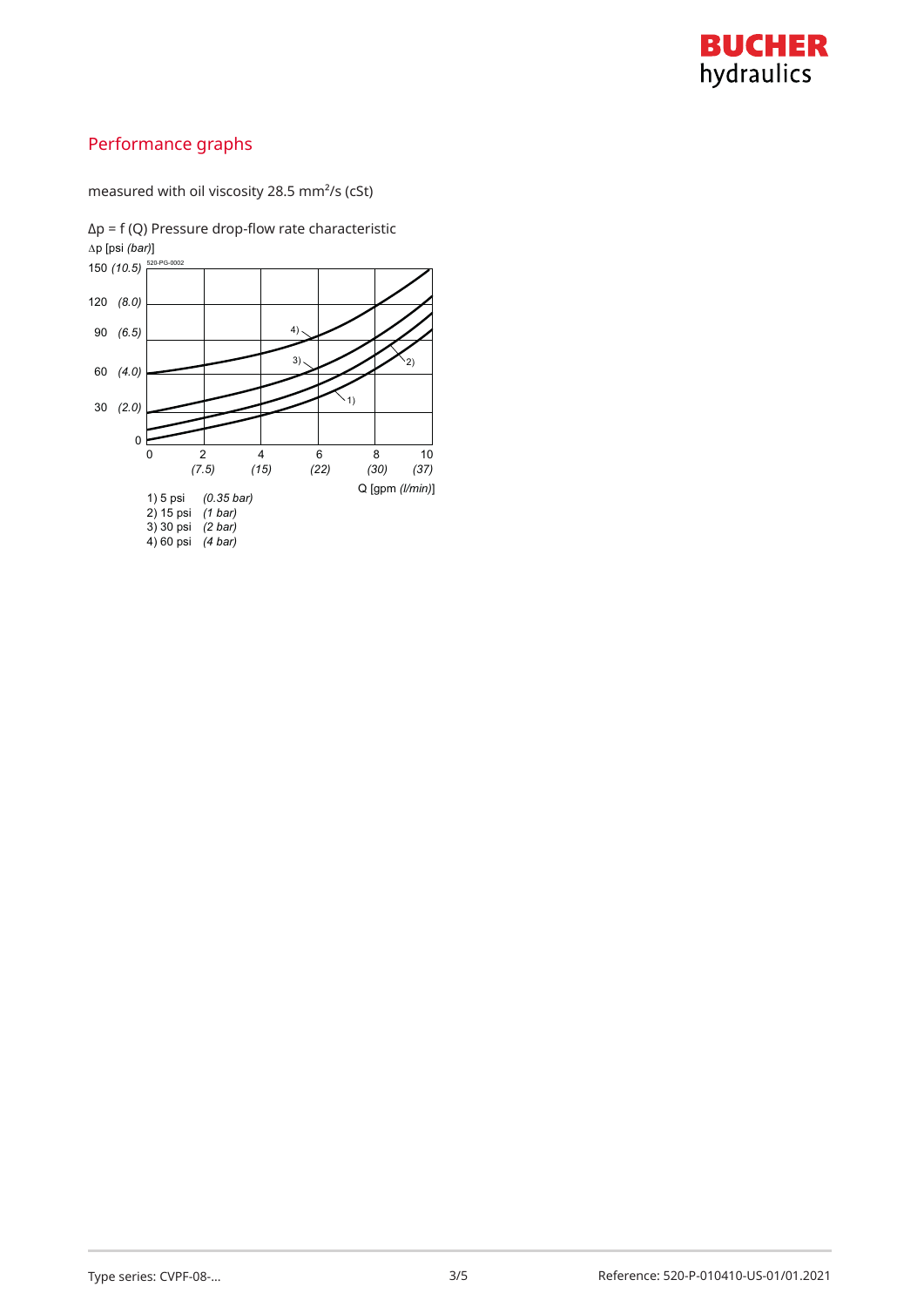

# Dimensions and sectional view

**Beispiel für die Masseinheit: Example for the dimensional units:**  $.031 = 0.031"$  inch I  $(0.79) = 0.79$  mm millimeter



# Installation information

# **ATTENTION!**

Only qualified personnel with mechanical skills may carry out any maintenance work. Generally, the only work that should ever be undertaken is to check, and possibly replace, the seals. When changing seals, oil or grease the new seals thoroughly before fitting them.



### **NOTE!**

The seals are not available individually. The seal kit order number can be found in the chapter "Technical data".



## **NOTE!**

1) When fitting the screw-in cartridge valve, use the specified tightening torque. The value can be found in the chapter "Technical data".